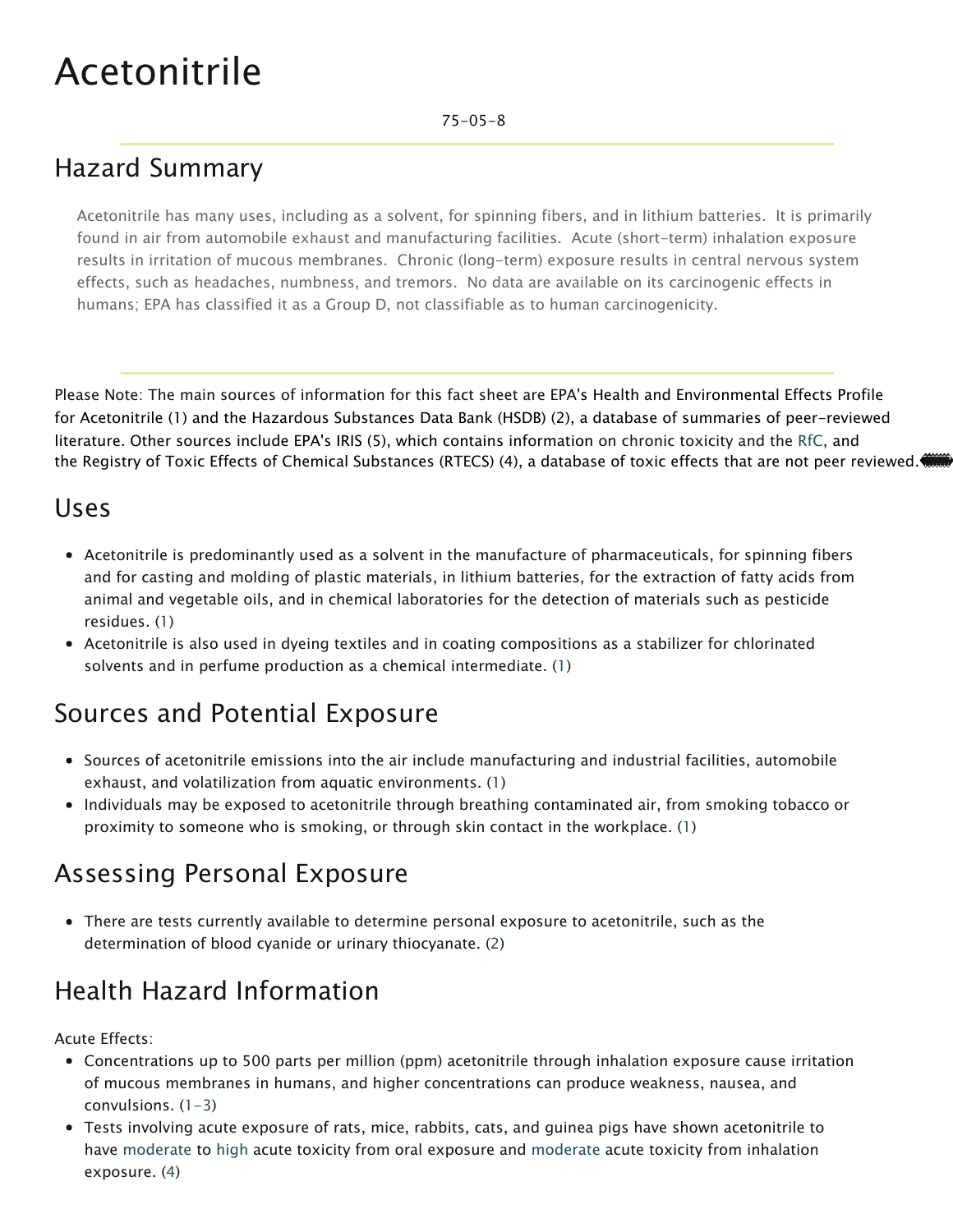Chronic Effects (Noncancer):

- Chronic inhalation exposure of humans to acetonitrile results in cyanide poisoning from metabolic release of cyanide after absorption. The major effects consist of those on the central nervous system (CNS), such as headaches, numbness, and tremor.  $(1-3)$
- Cyanide poisoning can also be produced through the ingestion of acetonitrile or from contact with the skin.  $(1-3)$
- Application of acetonitrile to the skin may produce dermatitis in humans. (2)
- Animal studies have shown that different species vary widely in susceptibility to acetonitrile by various routes. (2)
- EPA has not established a Reference Dose ([RfD\)](https://www.epa.gov/haps/health-effects-notebook-glossary) for acetonitrile. (5)
- The Reference Concentration ([RfC\)](https://www.epa.gov/haps/health-effects-notebook-glossary) for acetonitrile is 0.06 milligrams per cubic meter (mg/m  $^{3}$ ) based on mortality in mice. The [RfC](https://www.epa.gov/haps/health-effects-notebook-glossary) is an estimate (with uncertainty spanning perhaps an order of magnitude) of a continuous inhalation exposure to the human population (including sensitive subgroups) that is likely to be without appreciable risk of deleterious noncancer effects during a lifetime. It is not a direct estimator of risk but rather a reference point to gauge the potential effects. At exposures increasingly greater than the [RfC](https://www.epa.gov/haps/health-effects-notebook-glossary), the potential for adverse health effects increases. Lifetime exposure above the [RfC](https://www.epa.gov/haps/health-effects-notebook-glossary) does not imply that an adverse health effect would necessarily occur. (5)
- EPA has medium confidence in the study, because even though the sample sizes were appropriate, histopathology was extensive, and data were reported in detail, hematology was not measured in mice; medium confidence in the database because of the absence of two-generation studies; and consequently, medium confidence in the [RfC](https://www.epa.gov/haps/health-effects-notebook-glossary). (5)

Reproductive/Developmental Effects:

- No information is available on the reproductive or developmental effects of acetonitrile in humans.  $(1-3)$
- Animal studies appear to suggest that acetonitrile may cause developmental and reproductive effects such as a decrease in average fetal body weight and a significant increase in the number of malformed offspring.  $(1-3)$

Cancer Risk:

- No pertinent data concerning the carcinogenicity of acetonitrile in humans were located.  $(1-3,7)$
- The National Toxicology Program (NTP) completed a 2-year carcinogenesis inhalation study on acetonitrile and concluded that there was equivocal evidence of carcinogenicity in male rats, and no evidence in male or female mice or in female rats. (6)
- EPA has classified acetonitrile as a Group D, not classifiable as to human carcinogenicity (5).

#### Physical Properties

- Acetonitrile is a clear colorless liquid with a sweet ethereal odor.  $(1,8)$
- Acetonitrile has an odor threshold of 170 ppm. (9)
- Acetonitrile is very soluble in water and is quite flammable. (9)
- The chemical formula for acetonitrile is C\_H\_N, and the molecular weight is 41.05 g/mol. (1)<br>The state of the state of the state of the state of the state of the state of the state of the state of the st
- The vapor pressure for acetonitrile is 74 mm Hg at 20 °C, and it has an octanol/water partition coefficient ( $log K_{\text{ow}}$ ) of  $-0.34$ . (1)

Conversion Factors:

To convert concentrations in air (at 25°C) from ppm to mg/m  $\frac{3}{1}$  mg/m  $\frac{3}{1}$  = (ppm)  $\times$  (molecular weight of the compound)/(24.45).

For acetonitrile: 1 ppm = 1.66 mg/m<sup>3</sup>.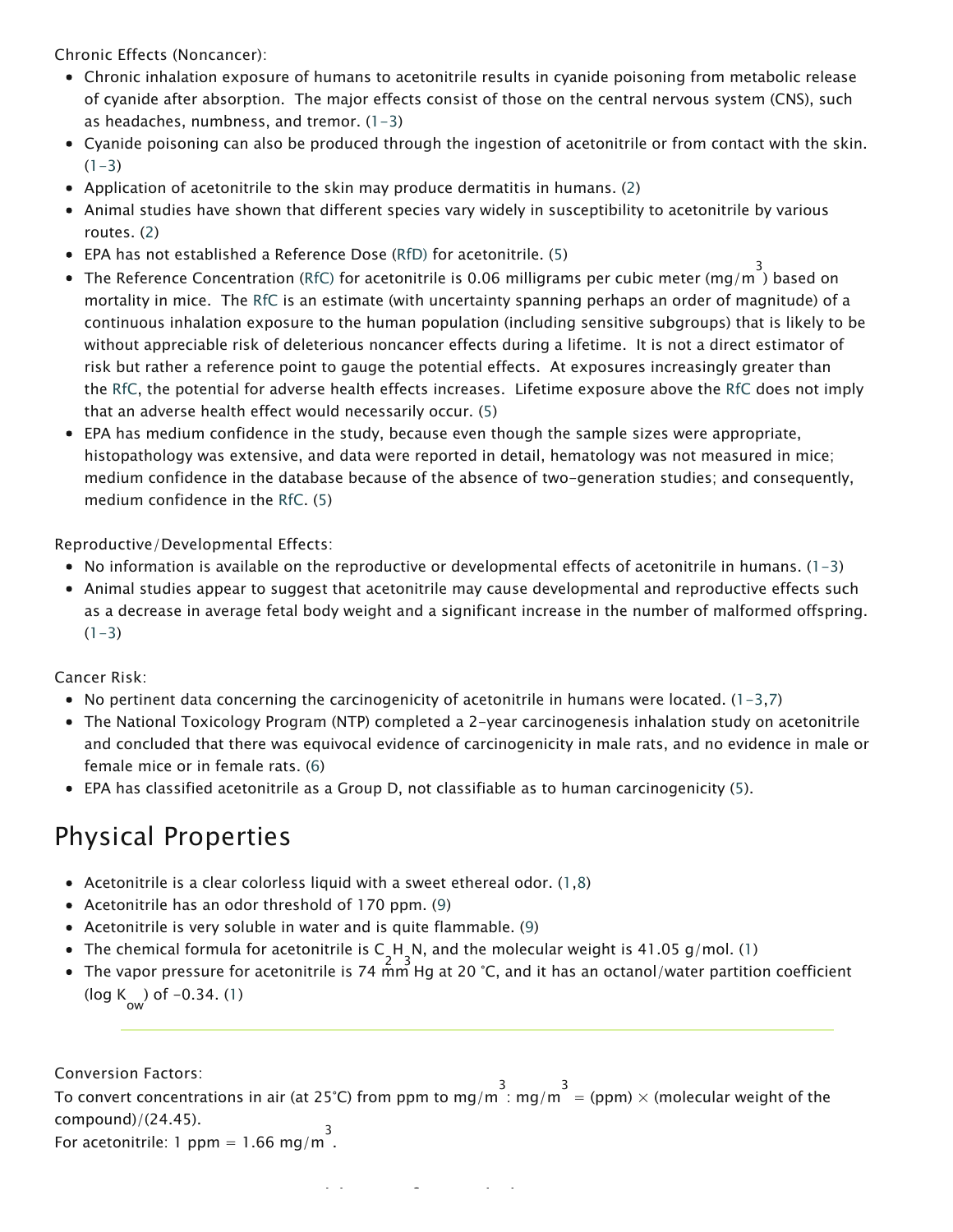

#### **Acetonitrile**

ACGIH TLV--American Conference of Governmental and Industrial Hygienists' threshold limit value expressed as a time-weighted average; the concentration of a substance to which most workers can be exposed without adverse effects.

LC50 (Lethal Concentration 50 )--A calculated concentration of a chemical in air to which exposure for a specific length of time is expected to cause death in 50% of a defined experimental animal population. NOAEL--No-observed-adverse-effect level.

NIOSH IDLH--National Institute of Occupational Safety and Health's immediately dangerous to life or health limit; NIOSH recommended exposure limit to ensure that a worker can escape from an exposure condition that is likely to cause death or immediate or delayed permanent adverse health effects or prevent escape from the environment. NIOSH REL--NIOSH's recommended exposure limit; NIOSH recommended exposure limit for an 8- or 10-h timeweighted average exposure and/or ceiling.

OSHA PEL--Occupational Safety and Health Administration's permissible exposure limit expressed as a timeweighted average; the concentration of a substance to which most workers can be exposed without adverse effect averaged over a normal 8-h workday or a 40-h workweek.

The health and regulatory values cited in this factsheet were obtained in December 1999.

a Health numbers are toxicological numbers from animal testing or risk assessment values developed by EPA. b

 Regulatory numbers are values that have been incorporated in Government regulations, while advisory numbers are nonregulatory values provided by the Government or other groups as advice. OSHA numbers are regulatory, whereas NIOSH and ACGIH numbers are advisory. c

The NOAEL is from the critical study used as the basis for the EPA [RfC.](https://www.epa.gov/haps/health-effects-notebook-glossary)